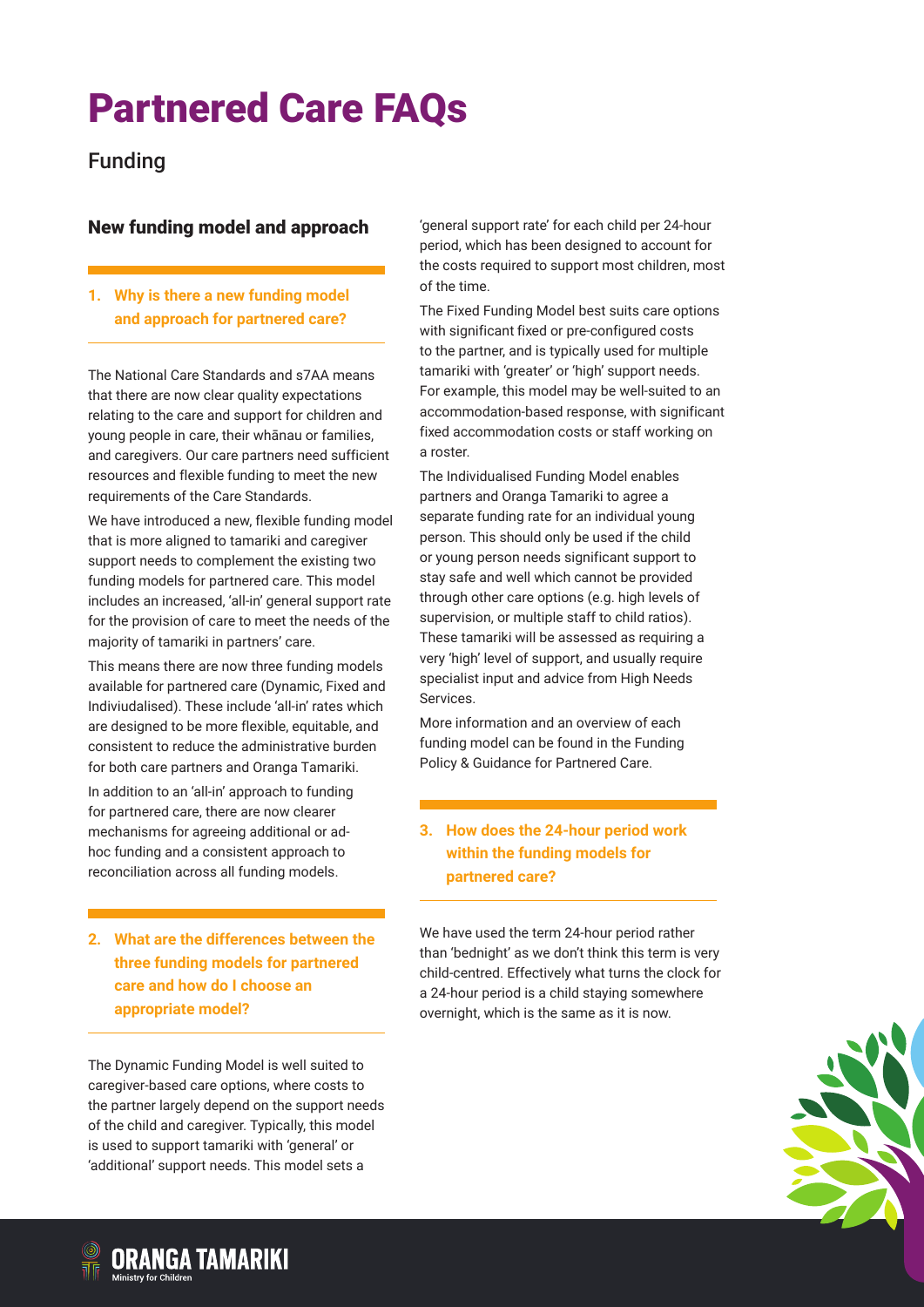# Funding

## General Support Rate

**4. If a specific cost is not listed in the Costing Model Detail for the General Support rate, does this mean it is not covered within the rate?**

The intent of the Dynamic Funding Model is to provide partners with the autonomy and flexibility to manage the 'unders and overs' in their total funding pool to flex and adapt their response to suit the needs of individual tamariki in their care. The costing model detail for the General Support rate (in Appendix C of the Funding Policy & Guidance) includes support to meet Individual Child Needs within the rate, but this will depend on how partners assess the support needs across all the tamariki in their care.

It is important to remember that the costing detail provided in the guidance document is simply a mathematical model, to help us determine how much funding should be included in the General Support rate to cover the costs for most tamariki, most of the time. As such, these costing detail tables are not intended to be a 'one size fits all' line-by-line costing recommendation because the needs and strengths of two children will never be the same. Any costing model is based on a set of assumptions that can never be correct for every (or any) individual child all the time. The support needs of tamariki are highly variable and fluctuate constantly.

For costs that do not seem to be specifically accounted for within the costing model detail for the General Support Rate, the partner would need to decide whether to (a) absorb a one-off cost within the rate, request one-off funding (if the costs were significant but infrequent) or (b) negotiate a higher ongoing rate (if the costs were determined to be regular and ongoing).

**5. Are costs for early childhood education (ECE), after school programmes, school holiday programmes, and travel included within the General Support rate?**

These costs have not been specifically accounted for in the General Support Rate for the Dynamic Model, but (as in Question 4) the costing model detail for the General Support rate includes support to meet Individual Child Needs, and this will depend on how partners assess the support needs across all the tamariki in their care.

**6. Are partners expected to manage the over and unders for individual children or across all the children in their care?**

The General Support rate in the Dynamic Model provides the flexibility for partners to choose how they do this. Partners are able to manage the overs and unders across the cohort they are working with and depending on the needs across those children.

We will learn a lot through the first year of operating this new funding model. But over time as partners get used to this all-in approach to funding, it may be that they think more holistically about the individual child's needs rather than going down the track of analysing each cost and whether or not it might be specifically accounted for within the rate.

**7. Does the General Support rate include a standard organisational overhead?**



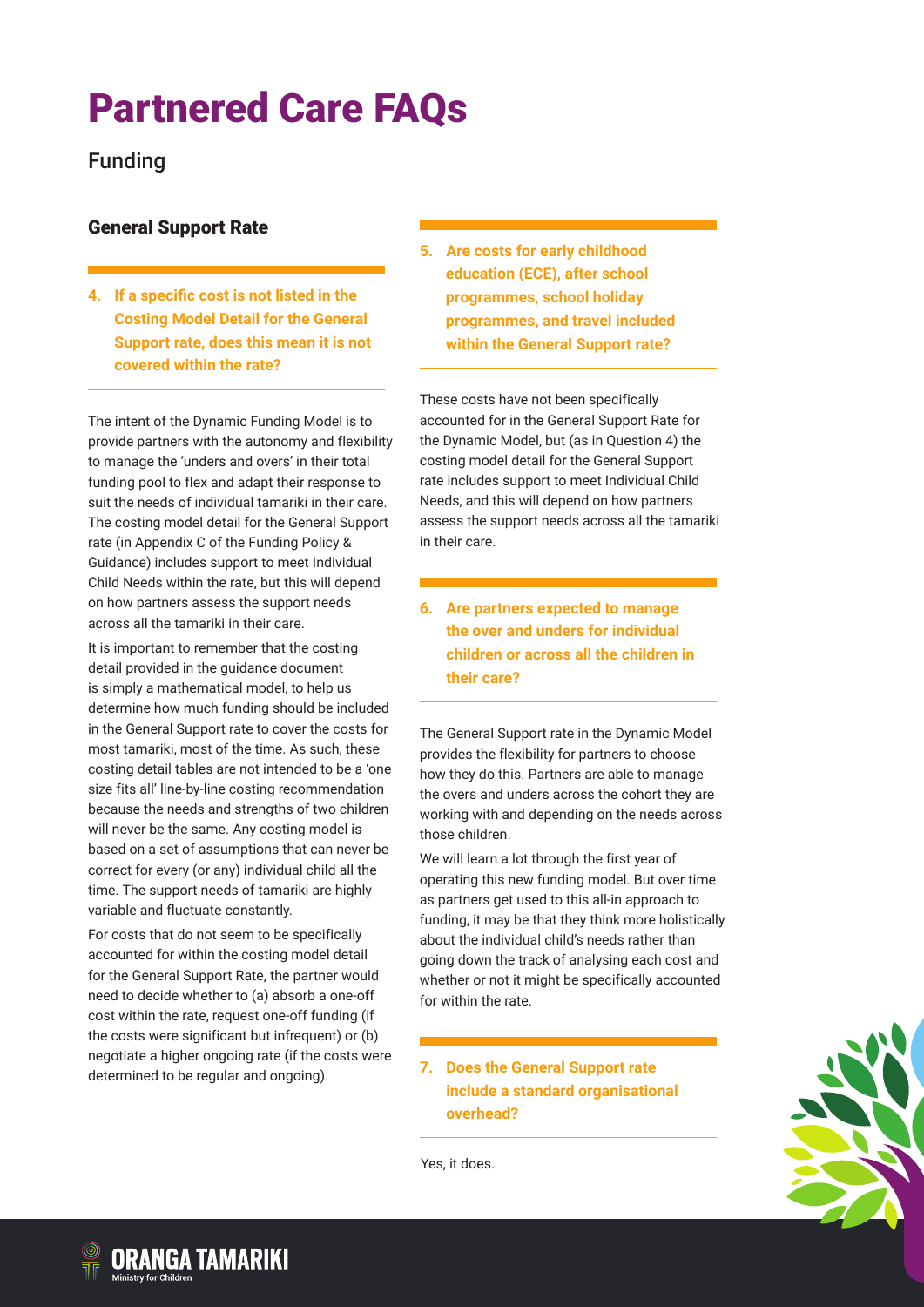# Funding

**8. If the 'caregiver assistance and support to meet the needs of the child within their care' cost doesn't need to be paid, doesn't this then need to be paid back to Oranga Tamariki?**

No it doesn't - this is part of the General Support rate. The point of this component of the costing model is that it gives the care partner flexibility on how they support the care arrangement. They may choose, for example, to provide additional funding for the caregiver, or they may choose to fund a supporting youth worker for a few hours a week. It depends on the model that the care partner has.

**9. Have the differences in costs for supporting different age groups of tamariki been accounted for in the costing of the General Support rate?**

When the costing model for the General Support rate was developed, we did a lot of scenario testing across all the different types of care options we fund – with children of all age ranges and across short-term and longerterm placements – and made some broad assumptions.

For example, we've included costs for things like nappies across all care options, obviously knowing that that these costs only apply to younger children. We have also assumed that partners pay the foster care allowance rates for older children (13-year-olds).

### Additional funding processes

**10. What is the process to be used between partners and Oranga Tamariki site when additional resources are required?**

We have outlined the processes for requesting additional or ad-hoc funding in a flow chart in the Funding Policy and Guidance (found on the **[Funding page](https://orangatamariki.govt.nz/working-with-children/information-for-providers/partnered-care/funding)** of the Oranga Tamariki website).

**11. What's the escalation process if partners and sites disagree about an additional funding request?**

The care partner or Oranga Tamariki social worker (or other key role) is able to raise concerns about funding disagreements. The escalation process is outlined on in the Funding Policy and Guidance (found on the **[Funding](https://orangatamariki.govt.nz/working-with-children/information-for-providers/partnered-care/funding)  [page](https://orangatamariki.govt.nz/working-with-children/information-for-providers/partnered-care/funding)** of the Oranga Tamariki website).

## Reconciliation

**12. It can be difficult to predict occupancy levels and the number of children that will need to be placed each year – it often fluctuates from year to year. What are the implications if there is underdelivery?**

One of our reconciliation principles is that our care partners should not be compromised

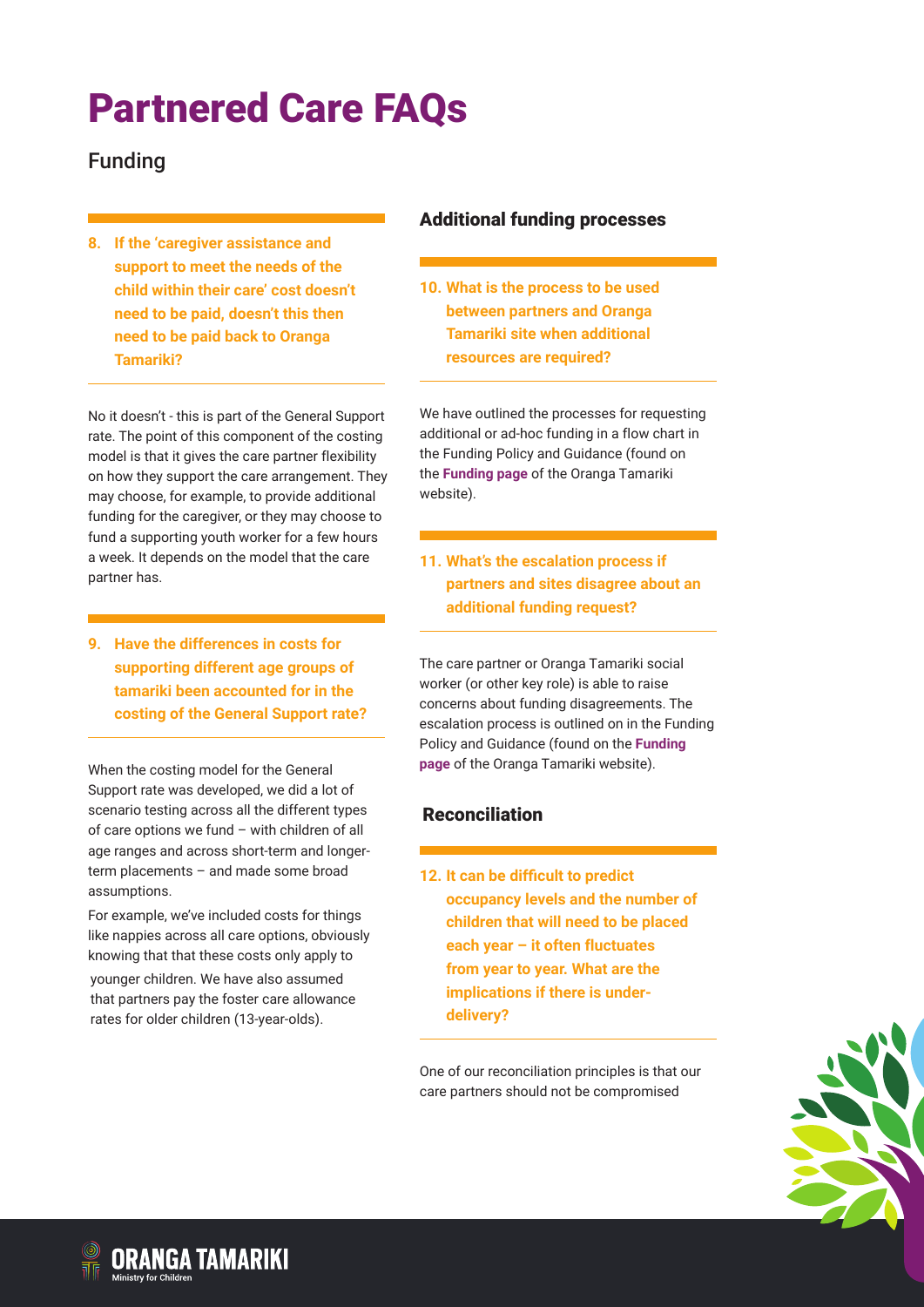# Funding

financially as a result of decisions or actions taken by Oranga Tamariki. Having that open relationship with care partners is key, so it's not a surprise to anyone when occupancy is tracking low. If we are monitoring this quite closely, that's an opportunity to open up those discussions with partners if they are tracking low as soon as possible - we might need to make some decisions and re-forecast what occupancy will look like for that partner the rest of the year, allowing sufficient lead in time. And vice versa – say we've purchased a lower amount from partners, and now we are needing more, and they need time to stand up new caregivers.

We aren't necessarily saying that we will be locked into what we agree at the start of the year, although this is an incentive to forecast as accurately as possible, but what we are saying is it's not fair on the partner to ask them to stand up care options and only pay for what is actually being used.

As a general guide, we would not be looking to cut resources without sufficient conversation and acknowledgment of any costs incurred by the partner. We would be looking for some form of arrangement that meant partners could continue to be sustainable and not compromised financially, but that also allows us to allocate resources in time. There's a responsibility on Oranga Tamariki and care partners to have an honest conversation at the start of the year about what's feasible – and then build and iterate this position over the year.

**13. Are the reconciliation approaches going to be listed in the Outcome Agreement?**

The reconciliation approaches are documented within the service specifications at a high level. and there is an area within the Care Model

Summary template, which is part of the Outcome Agreement, to document which funding model partners are on and the agreed occupancy factor (for partners on the Fixed funding model).

**14. Do the occupancy rates suggest a capacity funding approach for a whole home, or is this just part of the formula for calculating the funding for an individual tamaiti?**

Yes, if for example an organisation sets up a 3 or 4 young person capacity home then that would probably be best suited to a fixed funding model because whether the child or young person comes into that home for 1 month or 6 months doesn't make a huge amount of difference to the cost base for that home. We are interested in making sure we've got good quality care options and capacity in place not working out how exactly we are going to pay for every hour that a child or young person is in a care option. So, yes, we would be looking at fixed funding models for those arrangements.

#### Insurance and property-related costs

## **15. For the small damage costs included within all-in rate, what constitutes a 'small' cost?**

These would be costs less than \$2,000, as outlined in the Funding Policy and Guidance (found on the **[Funding page](https://orangatamariki.govt.nz/working-with-children/information-for-providers/partnered-care/funding)** of the Oranga Tamariki website). That should be costed within the general repairs and maintenance fixed costing model going through that process. We



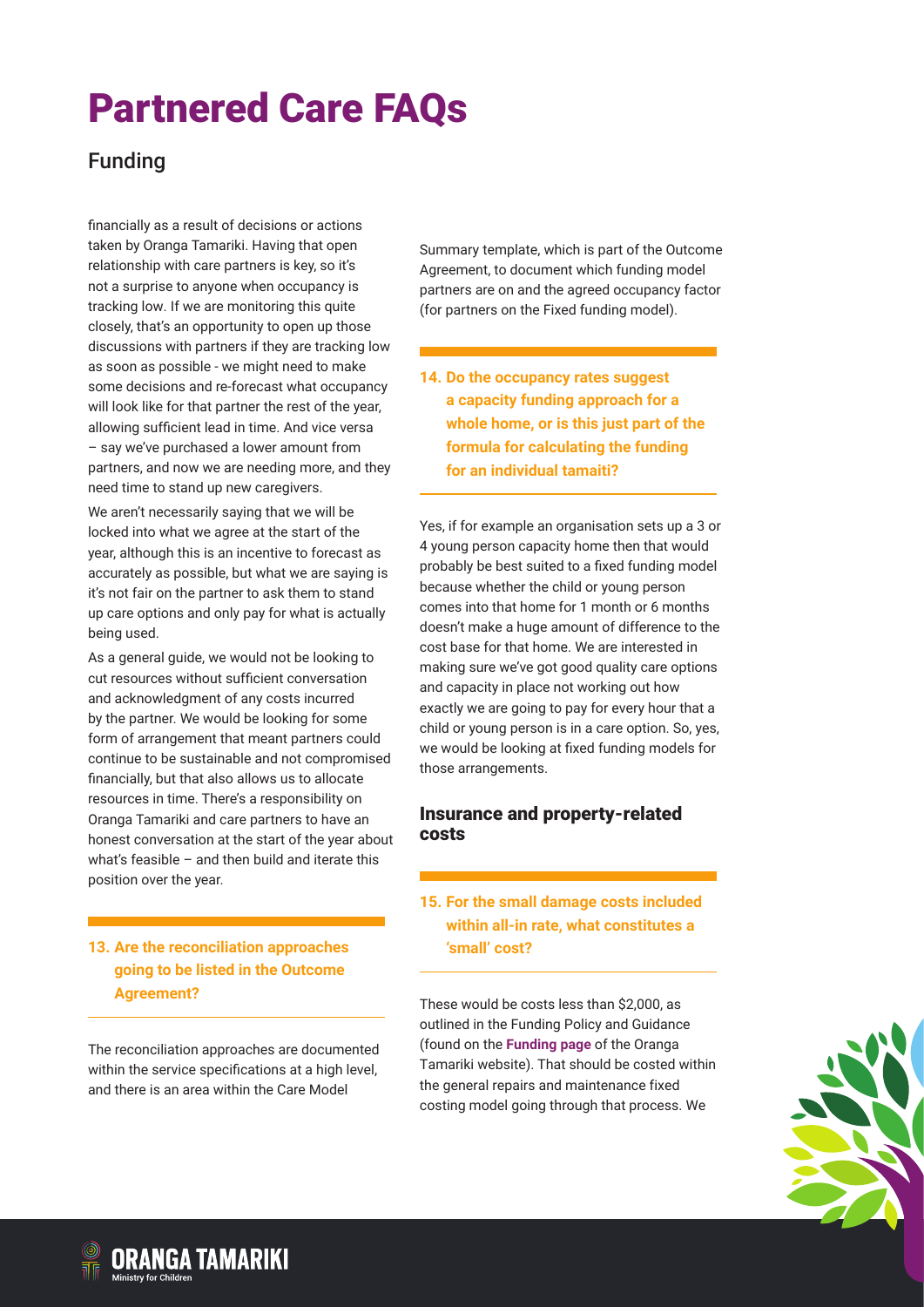# Funding

are not going to be unreasonable in assessing new claims relating to property, but the idea would be that we would try to reduce many of those back-and-forth funding requests and try to cost it into the rate.

## **16. In situations where there is intentional damage done to property what does Oranga Tamariki's liability insurance cover?**

In circumstances where care is delivered outside of a caregiver's own home - building insurance is generally taken out by the person who owns the property, the landlord and contents is generally taken out by the party occupying the home, the care partner. Oranga Tamariki will cover the cost of insurance premiums relating to insurance cover the care partner takes out, usually within the contracted rate.

For an Oranga Tamariki related owned or leased property, the care partner and Oranga Tamariki Property Operating Agreement will outline who is responsible for building and contents insurance and how the cost is covered.

If there are any changes in circumstances or if the young person/people living in the home present needs and behaviours that might impact on insurance cover, such as a tendency to light fires, the care partner should let their Oranga Tamariki Property Manager know immediately in order to ensure there is on-going cover in place.

If this situation arises in a care partner owned or leased property, partners will need to let their insurers or landlord know. If this results in a situation where existing insurance cover is no longer going to provide the appropriate coverage, Oranga Tamariki will work with the care partner to find an appropriate solution. This may be, for example, working with the partner to cover a higher insurance premium, providing support to find an alternative insurer who will provide the appropriate coverage needed or taking on insurance cover in lieu of the partner.

More detail and guidance for property related costs and costs associated with intentional or deliberate damage in Appendix E of in the Funding Policy and Guidance (found on the **[Funding page](https://orangatamariki.govt.nz/working-with-children/information-for-providers/partnered-care/funding)** of the Oranga Tamariki website).

## **17. Would the Oranga Tamariki Property team help make repairs in partner owned homes?**

Yes they would, or items like special equipment or things that might need to be built to support a particular young person's needs.

# Short breaks (respite)

### **18. Does the General Support rate cover short breaks (respite) and allow for the 20-day short breaks (respite) leave?**

Yes, that is included under the Caregiver Support Costs table within the Costing Model Detail – 'provision of access to short breaks for caregivers or children'. We have included that 20 day minimum foster care allowance and added at least as much for associated arrangement and overhead costs. If a child had some disabilities or challenges that meant that short breaks were going to be more resource intensive than anticipated, we would need to request that via the additional funding process.

## All About Me plans

**19. What happens when there is no assessment or All About Me plan in place?**